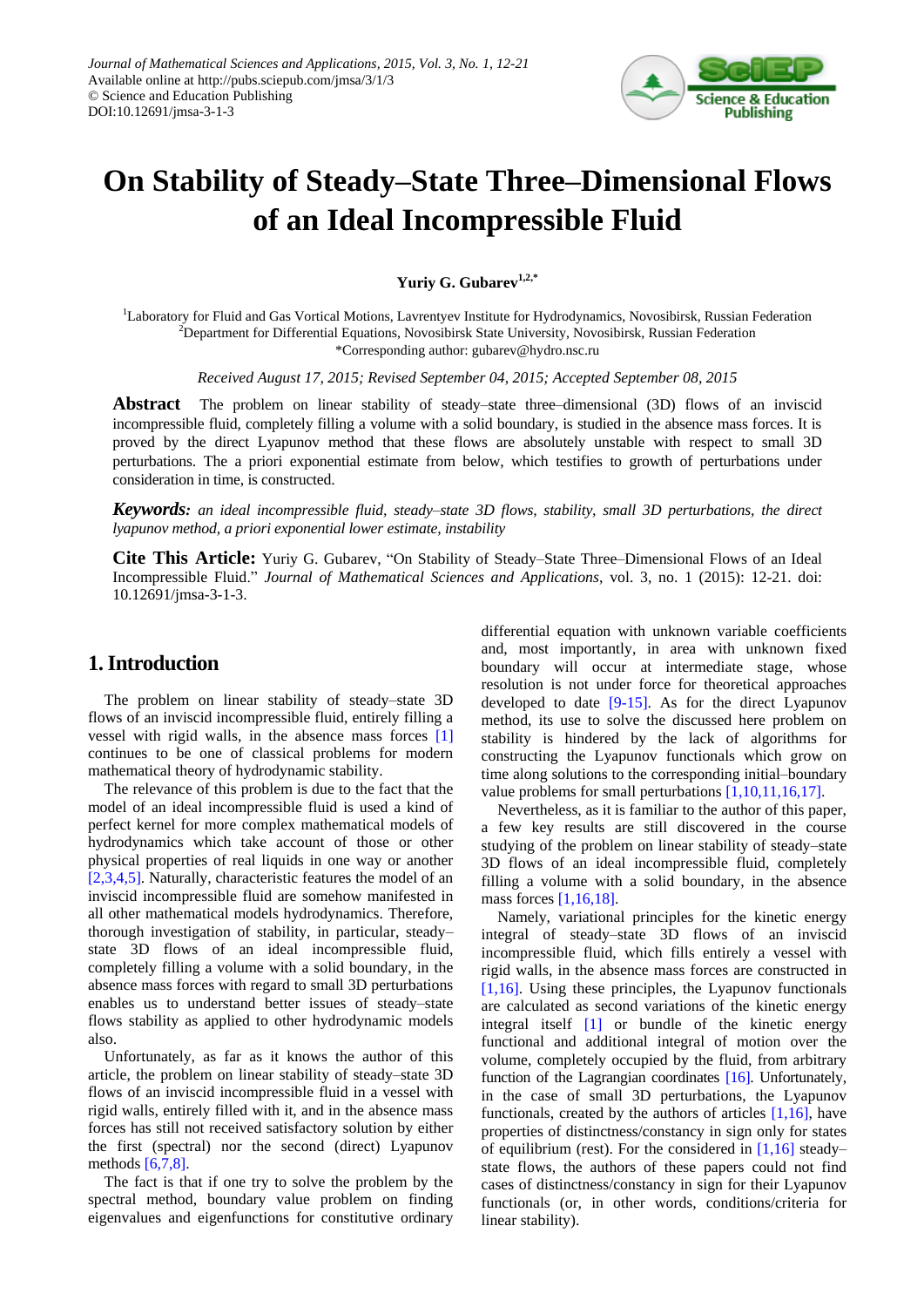Based on results of articles [\[1,16\],](#page-8-0) the authors of paper [\[18\]](#page-9-1) have set the goal to show, among other things, instability of steady–state 3D flows of an ideal incompressible fluid, which fills entirely a vessel with a solid boundary, in the absence mass forces with respect to small 3D perturbations. However, they managed to move in this direction though for wide enough, but still only particular class of steady–state flows, constructed the a priori exponential estimate from below on growth of small 3D perturbations of these flows over time with the help of the virial (the Lyapunov functional in the form of integral over the volume, completely filled with the fluid, from square of the Lagrangian displacements field [\[19\]\)](#page-9-2). Unfortunately, the applied by article [\[18\]](#page-9-1) authors method of constructing the growing in time Lyapunov functional possesses a number of characteristics which exclude possibility of its spread to other steady–state flows. Moreover, as the increment, contained in the constructed by paper [\[18\]](#page-9-1) authors lower estimate, can take values not on all positive real axle shaft, but only at its specific interval, there is very high probability generally to be empty set for the subclass of small 3D perturbations increasing on time in agreement with this estimate.

In the article, for solving the problem on linear instability of steady–state 3D flows of an inviscid incompressible fluid, entirely filling a vessel with rigid walls, in the absence mass forces with regard to 3D perturbations, it is proposed to use the original analytical method [\[20\]](#page-9-3) which, firstly, is already well proven itself in the process of research extensive range of linear problems the mathematical theory of hydrodynamic stability states of equilibrium (rest) and steady–state flows of gases, fluids, and plasma [\[21-32\]](#page-9-4) and, secondly, is free from disadvantages peculiar to the method of paper [\[18\].](#page-9-1)

The essence of the announced above analytical method [\[20-32\]](#page-9-3) is algorithmic construction of the Lyapunov functionals which grow over time along solutions to the studied mixed problems for small perturbations. It allows us to get results on both theoretical (at semi–infinite temporal intervals [\[6,7,8\]\)](#page-8-2) and practical (on finite intervals of time [\[33,34\]\)](#page-9-5) instability for states of equilibrium (rest) and steady–state flows of gases, fluids, and plasma with respect to small perturbations. At that, which is very important, it is not required to know explicit form of solutions to the considered initial–boundary value problems for small perturbations.

The structure of construction main body of the presented below article is the following: a) in the second section, the formulation of exact mixed problem is provided, its properties are reported selectively, and its stationary solutions, corresponding to steady–state 3D flows of an ideal incompressible fluid, which fills completely a volume with a solid boundary, in the absence

mass forces, are written in general form; b) in the third section, the formulation of initial–boundary value problem, serving as the result of linearization for exact mixed problem in the vicinity of its stationary solutions, is given, some of its characteristic features are discussed, and the hypothesis about absolute instability of steady–state 3D flows of an inviscid incompressible fluid, entirely filling a vessel with rigid walls, in the absence mass forces with regard to 3D perturbations in linear approximation is set up; c) finally, in the penultimate (fourth) section, this hypothesis is substantiated by direct constructing the a priori exponential lower estimate on growth of small 3D perturbations in time.

## **2. Formulation of Exact Problem**

3D flows of an ideal incompressible fluid, which fills completely a volume  $\tau$  with a solid boundary  $\partial \tau$ (Figure 1), are studied in the absence mass forces.



**Figure 1.** A vessel  $\tau$  with rigid walls  $\partial \tau$ 

These flows are described by solutions to initial– boundary value problem of the form

$$
\frac{\partial \mathbf{u}}{\partial t} + (\mathbf{u} \cdot \nabla) \mathbf{u} = -\nabla p, \text{ div}\mathbf{u} = 0 \text{ in } \tau \tag{1}
$$
  

$$
\mathbf{u} \cdot \mathbf{n} = 0 \text{ on } \partial \tau; \mathbf{u}(\mathbf{x}, 0) = \mathbf{u}_0(\mathbf{x})
$$

where  $\mathbf{u}(\mathbf{x},t) = (u_1, u_2, u_3)$  is the velocity field;  $p(\mathbf{x},t)$ is the pressure field;  $\mathbf{x} = (x_1, x_2, x_3)$  is the Cartesian coordinates; *t* is the time;  $\mathbf{n} = (n_1, n_2, n_3)$  is the external unit normal to the surface  $\partial \tau$ ;  $\mathbf{u}_0(\mathbf{x}) = (u_{01}, u_{02}, u_{03})$  is the initial velocity field of the fluid. It is assumed that the function  $\mathbf{u}_0$  converts the second and the third ratios of the mixed problem (1) into identities.

The initial–boundary value problem (1) has the kinetic energy integral in the form

$$
E = \frac{1}{2} \int_{\tau} u_j u_j d\tau = \text{const}
$$
 (2)

Here  $d\tau = dx_1 dx_2 dx_3$ ; summation from one to three on repeating vector and tensor bottom indices of lower–case Latin letters is fulfilled throughout the paper.

If one act by the differential operator rot on the first equation of the mixed problem (1), it is not difficult to obtain the ratio characterizing development of the vorticity field  $\omega(\mathbf{x}, t) = (\omega_1, \omega_2, \omega_3)$  = rotu on time:

$$
\frac{\partial \mathbf{\omega}}{\partial t} = \text{rot}(\mathbf{u} \times \mathbf{\omega})
$$
 (3)

It is believed further that the initial–boundary value problem (1) and the equation (3) have exact stationary solutions

$$
u = U(x) = (U1, U2, U3), p = P(x)
$$
 (4)

which satisfy relations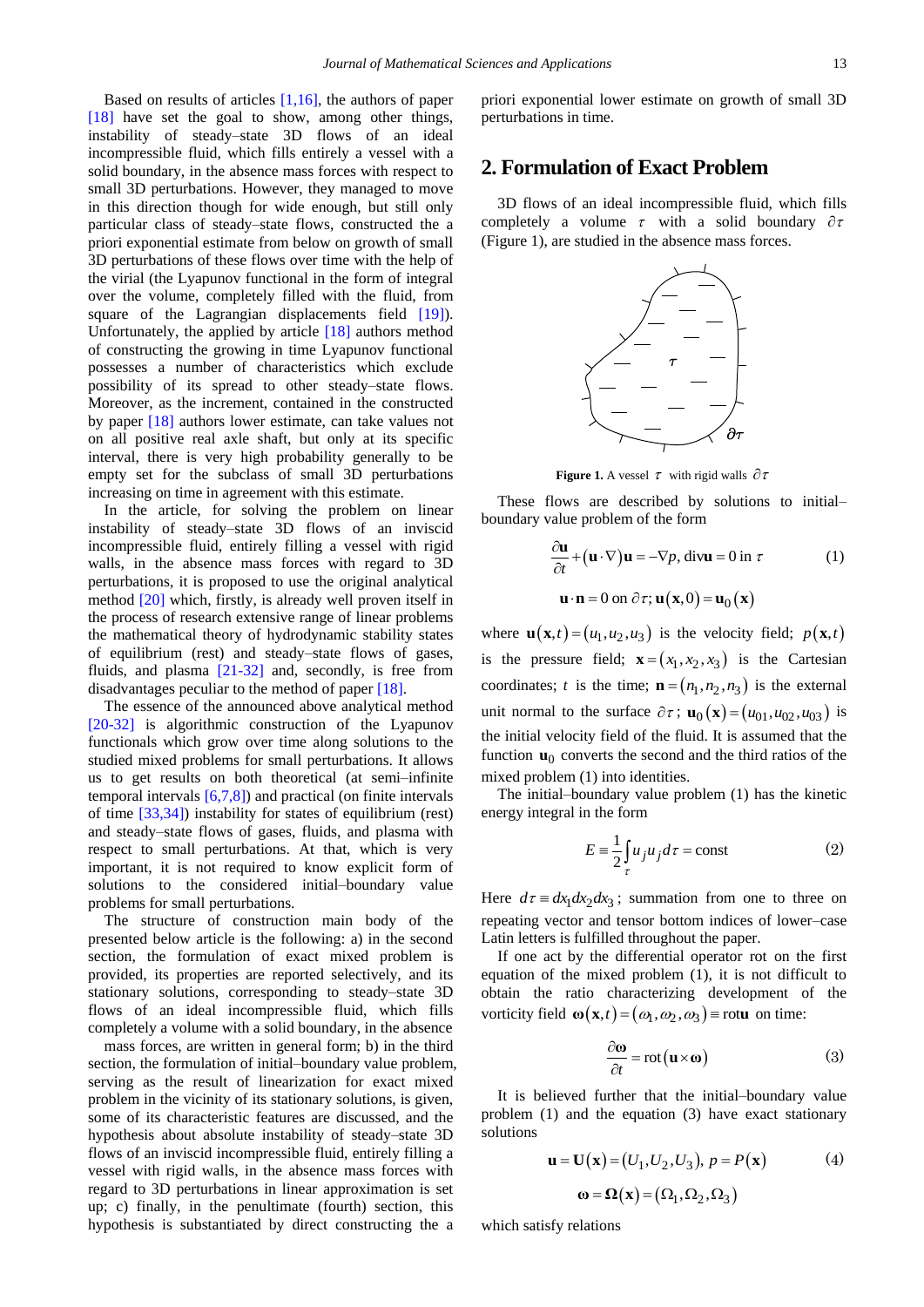$$
(\mathbf{U} \cdot \nabla)\mathbf{U} = -\nabla P, \text{div}\mathbf{U} = 0, \text{rot}(\mathbf{U} \times \mathbf{\Omega}) = 0
$$
 (5)

within the volume  $\tau$  and the condition of impermeability

$$
\mathbf{U} \cdot \mathbf{n} = 0 \tag{6}
$$

on its solid boundary  $\partial \tau$ . These solutions correspond exactly to steady–state 3D flows of an inviscid incompressible fluid, entirely filling a vessel with rigid walls, in the absence mass forces, whose stability with respect to small 3D perturbations will be considered further.

So, the aim of the following study is to prove absolute linear instability of exact stationary solutions (4)–(6) to the mixed problem (1) and the equation (3) with regard to 3D perturbations.

#### **3. Formulation of Linearized Problem**

To achieve this goal, linearization of the initial– boundary value problem (1) and the relation (3) is carried out in the neighborhood of exact stationary solutions (4)– (6), leading to mixed problem of the form

$$
\frac{\partial \mathbf{u}'}{\partial t} + (\mathbf{u}' \cdot \nabla) \mathbf{U} + (\mathbf{U} \cdot \nabla) \mathbf{u}' = -\nabla p', \text{ div} \mathbf{u}' = 0 \qquad (7)
$$
  

$$
\frac{\partial \mathbf{\omega}'}{\partial t} = \text{rot} (\mathbf{u}' \times \mathbf{\Omega} + \mathbf{U} \times \mathbf{\omega}') \text{ in } \tau; \mathbf{u}' \cdot \mathbf{n} = 0 \text{ on } \partial \tau
$$
  

$$
\mathbf{u}'(\mathbf{x}, 0) = \mathbf{u}'_0(\mathbf{x})
$$

where  $\mathbf{u}'(\mathbf{x}, t) = (u'_1, u'_2, u'_3)$ ,  $p'(\mathbf{x}, t)$ , and  $\mathbf{\omega}'(\mathbf{x},t) = (\omega'_1, \omega'_2, \omega'_3)$  are small 3D perturbations for fields of velocity, pressure, and vorticity;  $\mathbf{u}'_0(\mathbf{x}) = (u'_{01}, u'_{02}, u'_{03})$  is the initial small perturbation for the velocity field of the fluid, which turns the second and the fourth connections of the initial–boundary value problem (7) into identities.

Unfortunately, analogue of the kinetic energy functional for the mixed problem (7) is still not detected.

However, this analogue can be constructed, if one subject solutions to the initial–boundary value problem (7) in addition to special requirement, namely the condition of "isovorticity"  $[1,16]$ . This requirement is essentially integral form of the "freezing–in" condition for vortex lines in virtual displacements field of fluid particles and is expressed as equality of velocity circulations along contours resulting from each other while smooth mapping of the vessel  $\tau$  on itself, preserving its volume (Figure 2).



Figure 2. "Isovortical" foliation the phase space of solutions (segments of curves with dots depict sections of trajectories with fluid particles on the sheet  $A_1$ , moving thereon)

"Isovortical" small 3D perturbations (7) can be described accessible to all using the Lagrangian displacements field  $\xi(\mathbf{x}, t) = (\xi_1, \xi_2, \xi_3)$  [\[19\]:](#page-9-2)

$$
\frac{\partial \xi}{\partial t} = \mathbf{u}' + \text{rot} \left( \mathbf{U} \times \xi \right)
$$
 (8)

Taking into consideration the equation (8), it is not hard to restate the mixed problem (7) in the form

$$
\frac{\partial^2 \xi_j}{\partial t^2} + 2U_k \frac{\partial^2 \xi_j}{\partial x_k \partial t} + U_k \frac{\partial}{\partial x_k} \left( U_m \frac{\partial \xi_j}{\partial x_m} \right)
$$
  
\n
$$
= -\frac{\partial p'}{\partial x_j} - \xi_k \frac{\partial^2 P}{\partial x_k \partial x_j}, \frac{\partial \xi_j}{\partial x_j} = 0,
$$
  
\n
$$
\omega'_j = \Omega_k \frac{\partial \xi_j}{\partial x_k} - \xi_k \frac{\partial \Omega_j}{\partial x_k} \text{ in } \tau;
$$
  
\n
$$
\xi_j n_j = 0 \text{ on } \partial \tau; \xi(\mathbf{x}, 0) = \xi_0(\mathbf{x})
$$
  
\n
$$
\frac{\partial \xi}{\partial t}(\mathbf{x}, 0) = \left( \frac{\partial \xi}{\partial t} \right)_0 (\mathbf{x})
$$
  
\n(9)

Here  $\xi_0(\mathbf{x}) = (\xi_{01}, \xi_{02}, \xi_{03})$  is the initial field of the Lagrangian displacements, and  $(\partial \xi / \partial t)_0(\mathbf{x})$  is the initial partial first–order time derivative of the Lagrangian displacements field. It is believed that the second, the third, and the fourth ratios from the system (9) are fulfilled for functions  $\xi_0$  and  $(\partial \xi / \partial t)_0$ .

Analogue of the kinetic energy functional for the initial–boundary value problem (8), (9) represents integral of the for[m \[1\]](#page-8-0)

$$
E_1 = \frac{1}{2} \int_{\tau} \left( u'_j u'_j + \omega'_j e_{jkm} U_k \xi_m \right) d\tau = \text{const}
$$
 (10)

where  $e_{jkm}$  is the covariant third–order pseudotensor of the weight  $-1$  [\[35\].](#page-9-6) It is not difficult to make sure by direct verification that the functional  $E_1$  coincides in form with the second variation  $\delta^2 E$  of integral E (2) which is calculated in the vicinity of exact stationary solutions (4)– (6) using the condition of "isovorticity" and is recorded in appropriate notations [\[1,16\].](#page-8-0)

Taking into account the form of functional  $E_1$  (10), it is not hard to conclude that only solutions, which meet

equilibrium (rest) states of the considered fluid, namely  
\n
$$
\mathbf{u} = \mathbf{U}(\mathbf{x}) \equiv 0, p = P(\mathbf{x}) \equiv \text{const}, \mathbf{\omega} = \Omega(\mathbf{x}) \equiv 0
$$

will be stable (at that, absolutely stable!) among exact stationary solutions  $(4)$ – $(6)$  to the mixed problem  $(1)$  and the equation (3) with respect to "isovortical" small 3D perturbations  $(8)$ ,  $(9)$ . Indeed, the integral  $E_1$  becomes non–negative

$$
E_1 = \frac{1}{2} \int_{\tau} u'_j u'_j d\tau = \text{const} \ge 0
$$

only in this case, which confirms the aforesaid.

In all other cases, the functional  $E_1$  (10) does not serve neither definite or constant in sign for "isovortical" small 3D perturbations (8), (9), and therefore, exact stationary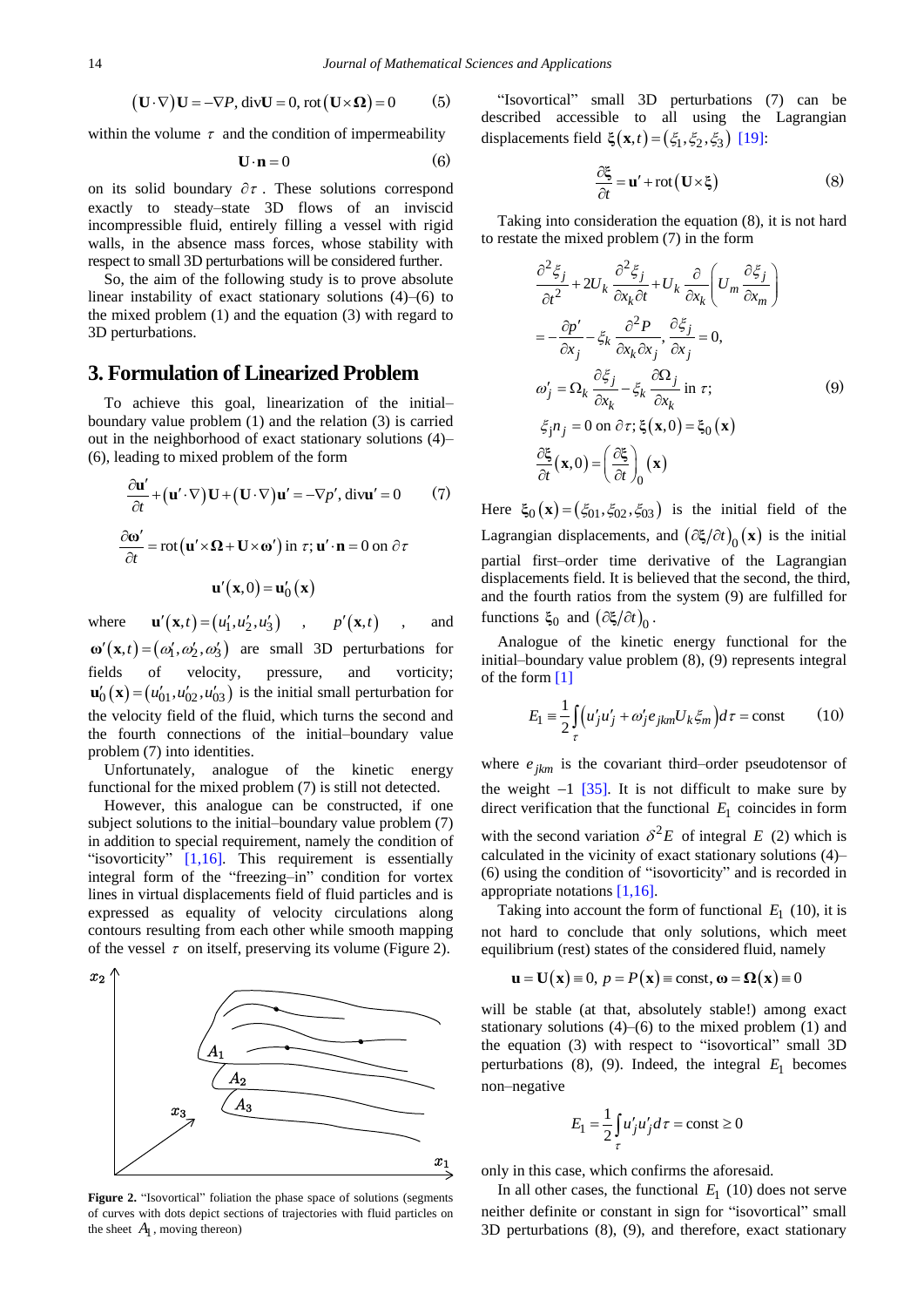solutions  $(4)$ – $(6)$  to the initial–boundary value problem  $(1)$ and the relation (3), which correspond with steady–state 3D flows of the studied fluid, can come to be absolutely unstable with regard to these perturbations.

For example, the property of fundamental nature

$$
\int_{\tau} u'_j u'_j d\tau = \text{const} \ge 0 \tag{11}
$$
\n
$$
\int_{\tau} \omega'_j e_{jkm} U_k \xi_m d\tau = \text{const}
$$

is inherent to the integral  $E_1$  for quasi-solid rotation states of an ideal incompressible fluid

$$
\mathbf{u} = \mathbf{U}(\mathbf{x}) \equiv \mathbf{\Omega}_1 \times \mathbf{x}, \ p = P(\mathbf{x})
$$
 (12)  

$$
\mathbf{\omega} = \mathbf{\Omega}(\mathbf{x}) = 2\mathbf{\Omega}_1 \equiv \text{const}
$$

(here  $P(x)$  is the known scalar function of vector argument). It would seem that nonnegativity the first of functionals (11) must provide absolute stability for quasi– solid rotation states (12) with respect to "isovortical" small 3D perturbations (8), (9). However, this observation is erroneous because the second integral from the system of relations (11) has no specific sign, which, in turn, deprives the functional  $E_1$  properties both distinctness and constancy in sign.

In what follows, the presentation aims to substantiate the hypothesis about absolute instability of exact stationary solutions (4)–(6) to the mixed problem (1) and the equation (3), which meet steady–state 3D flows of the fluid under investigation, with regard to 3D perturbations in linear approximation, and at the same time, the integral  $E_1$  (10) will be applied in the form [\[18\]](#page-9-1)

$$
E_1 \equiv T + T_1 + \Pi = \text{const} \tag{13}
$$

where

$$
T = \frac{1}{2} \int_{\tau} \left[ \frac{\partial \xi}{\partial t} + (\mathbf{U} \cdot \nabla) \xi \right]^2 d\tau \ge 0
$$
  

$$
T_1 = -\int_{\tau} \frac{\partial \xi_j}{\partial t} \xi_k \frac{\partial U_j}{\partial x_k} d\tau, \Pi = -\frac{1}{2} \int_{\tau} \xi_j \xi_k \frac{\partial^2 P}{\partial x_j \partial x_k} d\tau
$$

#### **4. The Lyapunov Functional**

In the interests of further consideration, it is convenient to introduce auxiliary integral of the form [\[18\]](#page-9-1)

$$
M \equiv \int_{\tau} \xi_j \xi_j d\tau \ge 0 \tag{14}
$$

into the study. This functional (according to terminology of article [\[18\],](#page-9-1) the virial) is volumetric integral over the vessel  $\tau$  from the squared distance  $\xi_j^2$  between locations of the same fluid particles and at the same points of time, but on trajectories of perturbed (8), (9) and on stream– lines of steady–state (4)–(6) flows of an inviscid incompressible fluid, respectively, in the phase space of solutions to the linearized initial–boundary value problem (7).

If one differentiate the functional  $M$  (14) twice by independent variable *t* and perform several transformations of the resulting integral using relations (8), (9), and (13), it is not difficult to reach virial equality [\[19\]](#page-9-2) in the form [\[18\]](#page-9-1)

$$
M'' = 4(T + \Pi) \tag{15}
$$

(hereinafter, stroke denotes ordinary time derivative).

Before continuing the description of this paper results, it is logical to focus a little more detail on separate aspects of articl[e \[18\],](#page-9-1) already repeatedly cited above.

Namely, the a priori estimate from below  
\n
$$
M(t) \ge M(0) \exp(-t\sqrt{2\mu}) + \begin{bmatrix} M'(0) \\ +M(0)\sqrt{2\mu} \end{bmatrix} \times \frac{\sinh t\sqrt{2\mu}}{2\mu} (16)
$$

is constructed by the authors of this paper for partial class of exact stationary solutions (4)–(6) to the mixed problem (1) and the equation (3), which is characterized by the relation

$$
\xi_j \xi_k \frac{\partial^2 P}{\partial x_j \partial x_k} \le -\mu \xi_m^2 \tag{17}
$$

where  $\mu$  is a positive constant value, with the aid of equality (15). This estimate indicates growth over time (at least, exponential) "isovortical" small 3D perturbations (8), (9) of exact stationary solutions  $(4)$ – $(6)$ ,  $(17)$  to the initial– boundary value problem (1) and the equation (3), satisfying initial conditions of the form

$$
M(0) \ge 0, M'(0) > -M(0)\sqrt{2\mu}
$$
 (18)

and therefore, absolute instability of steady–state 3D flows (4)–(6), (17) of an ideal incompressible fluid with regard to such perturbations.

At the same time, for subclass of exact stationary solutions  $(4)$ – $(6)$  to the mixed problem  $(1)$  and the relation (3), which is described by the inequality

$$
\xi_j \xi_k \frac{\partial^2 P}{\partial x_j \partial x_k} \le 0 \tag{19}
$$

the authors of article  $[18]$  were able to construct only the a priori lower estimate showing just that "isovortical" small 3D perturbations (8), (9) of exact stationary solutions (4)– (6), (19) to the initial–boundary value problem (1) and the equation (3) increase in time, not slower than linearly. On fair recognition of the paper  $[18]$  authors, this growth of "isovortical" small 3D perturbations (8), (9) cannot be interpreted in any case as true instability of steady–state 3D flows (4)–(6), (19) of an inviscid incompressible fluid.

As for the remaining exact stationary solutions (4)–(6) to the mixed problem (1) and the relation (3), they have not been studied in article [\[18\]](#page-9-1) at all.

Unfortunately, the a priori exponential estimate from below (16), constructed by the authors of paper  $[18]$ , is conditional result which is desperately in need of more rigorous mathematical proof.

The fact is that the inequality (16) is true not only for solutions to the initial–boundary value problem (8), (9), (18), but also for functions which do not serve solutions to this problem. Therefore, the authors of article [\[18\]](#page-9-1) would have to prove that class of solutions to the mixed problem (8), (9), (18), which increase on time in accord with the a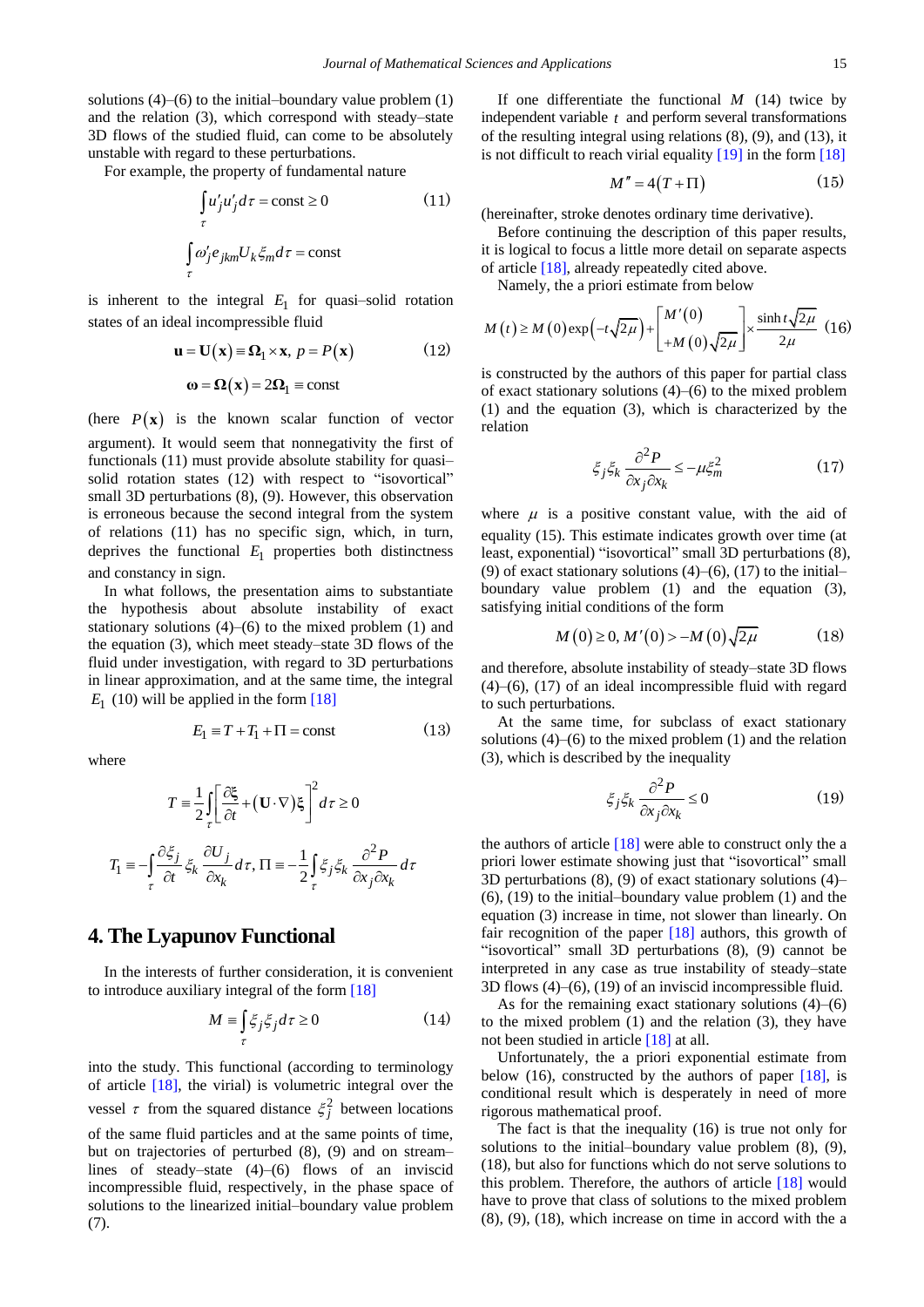priori exponential lower estimate (16) constructed by them, is not empty set. However, this proof was not carried out by the authors of paper [\[18\].](#page-9-1)

The author of this article believes that if the authors of paper [\[18\]](#page-9-1) took on proof of nonemptiness for class of solutions to the initial–boundary value problem (8), (9), (18), growing over time according to the a priori exponential estimate from below (16), then they would meet with insurmountable hardship. The reason of this hardship stems from the fact that positive constant value  $\mu$  of hyperbolic sine argument in the right part of inequality (16) is not arbitrary, but is subject to the restriction (17). This implies that not every rising in time solution to the mixed problem  $(8)$ ,  $(9)$ ,  $(18)$  will grow necessarily in accord with the a priori exponential lower estimate (16). In turn, this circumstance means that it is not possible to prove nonemptiness for class of solutions to the initial–boundary value problem (8), (9), (18), which increase on time according to the a priori exponential estimate from below (16).

Thus, contrary to assertion by the authors of article [\[18\],](#page-9-1) scenario of instability evolution of steady–state 3D flows (4)–(6), (17) of an ideal incompressible fluid with respect to "isovortical" small 3D perturbations (8), (9), (18) may differ from what is supposedly predetermined by the a priori exponential lower estimate (16).

Given the results of paper [\[18\],](#page-9-1) the purpose of further consideration is to design such a priori exponential estimate from below, so that, on the one hand, it testified to growth over time "isovortical" small 3D perturbations  $(8)$ ,  $(9)$  of exact stationary solutions  $(4)$ – $(6)$  to the mixed problems (1) and the equation (3), and on the other hand, its increment would be free from the constraint (17) and the like.

With this aim, it is not difficult to see that, without loss of generality, the double inequality

$$
-\alpha \xi_m^2 \le \xi_j \xi_k \frac{\partial^2 P}{\partial x_j \partial x_k} \le \alpha \xi_m^2 \tag{20}
$$

is true for exact stationary solutions  $(4)$ – $(6)$  to the initial– boundary value problem (1) and the relation (3) (here  $\alpha$ is some positive constant).

Then, using the expression  $(13)$  for functional  $E_1$ , virial equality (15), and the right part of double inequality (20), one can obtain the key relation ― the basic differential inequality [\[20,22\]:](#page-9-3)

$$
M'' - 2\lambda M' + 2(\lambda^2 + \alpha)M \ge 0
$$
 (21)

where  $\lambda$  is arbitrary positive constant value.

Indeed, virial equation (15) is multiplied at first by some constant  $\lambda$ , then, taking into account the expression (13) for integral  $E_1$ , one can derive the ratio

$$
E'_{\lambda} = 2\lambda \left( E_{\lambda} - 2T_{\lambda} - T_1 - 2\Pi \right) \tag{22}
$$

Here

$$
E_{\lambda} = \Pi_{\lambda} + T_{\lambda}, 2\Pi_{\lambda} = 2(\Pi + T_{1}) + \lambda^{2}M
$$
  

$$
2T_{\lambda} = 2T - \lambda M' + \lambda^{2}M = \iint_{\tau} \left[ \frac{\partial \xi}{\partial t} + (\mathbf{U} \cdot \nabla)\xi - \lambda \xi \right]^{2} d\tau \ge 0
$$

Now let  $\lambda > 0$ , and exact stationary solutions (4)–(6) to the mixed problem (1) and the equation (3) meet double inequality (20). In this case, it is not hard to ascertain, key differential inequality (21) can be extracted from the relation (22).

Specifically,

$$
E'_{\lambda} = 2\lambda (E_{\lambda} - 2T_{\lambda} - T_1 - 2\Pi)
$$
  
= 2\lambda (\Pi\_{\lambda} - T\_{\lambda} - T\_1 - -2\Pi),  

$$
\left(\Pi + T_1 + \lambda^2 M + T - \frac{\lambda}{2} M'\right)'
$$
  
=  $\lambda^3 M - 2 \times \lambda (T_{\lambda} + \Pi) \le \lambda^3 M + \lambda \alpha M,$   
 $\lambda^2 M - \frac{\lambda}{2} M'' \le \lambda \times (\lambda^2 + \alpha) M,$   
 $M'' - 2\lambda M' + 2(\lambda^2 + \alpha) M \ge 0$ 

which required to be confirmed.

Unfortunately, the differential operator of basic relation (21) is not positive on semi-infinite interval  $[0, +\infty)$  [\[36\].](#page-9-7) This fact means that key differential inequality (21) can't be integrated over the half–interval by applying the Chaplygin method [\[37\].](#page-9-8)

In this regard, it is proposed further such procedure of basic relation (21) studying, namely: 1) to divide semi– infinite interval  $[0, +\infty)$  into nonintersecting halfintervals countable set of key inequality (21) differential operator positivity so as to the left ends of these semi– intervals belonged to them also, whereas the right  $-$  no; 2) to integrate basic differential relation (21) by the Chaplygin method at each half–interval of the introduced above countable set; 3) by analyzing of conditions on left ends of the considered semi–intervals from countable set, to characterize the initial data for growing solutions to the mixed problem  $(8)$ ,  $(9)$ ; 4) using the results of key differential inequality (21) integration on countable set of half–intervals, to construct the a priori lower estimate for growing solutions to the initial–boundary value problem (8), (9) at semi-infinite interval  $[0, +\infty)$ , indicating that

present solutions grow with time exponentially or faster.

In fact, the relation (21) can be formally integrated on the following half–intervals:

$$
t \in \left[\frac{2\pi n}{\sqrt{\lambda^2 + 2\alpha}}, \frac{\pi}{2\sqrt{\lambda^2 + 2\alpha}} + \frac{2\pi n}{\sqrt{\lambda^2 + 2\alpha}}\right]
$$
 (23)  

$$
n = 0, 1, 2, ...
$$

For this purpose, it is necessary to carry out a number of replacements for the functional *M* (14). Concretely, 1)  $M_1(t) = \exp(-\lambda t) M(t)$ 

$$
M_1''(t) + (\lambda^2 + 2\alpha)M_1(t) \ge 0
$$
  
2) 
$$
M_2(t) = \frac{M_1(t)}{\cos t \sqrt{\lambda^2 + 2\alpha}} \left[M_2'(t)\cos t \sqrt{\lambda^2 + 2\alpha}\right]'
$$

$$
-\sqrt{\lambda^2 + 2\alpha}M_2'(t) \times \sin t \sqrt{\lambda^2 + 2\alpha} \ge 0
$$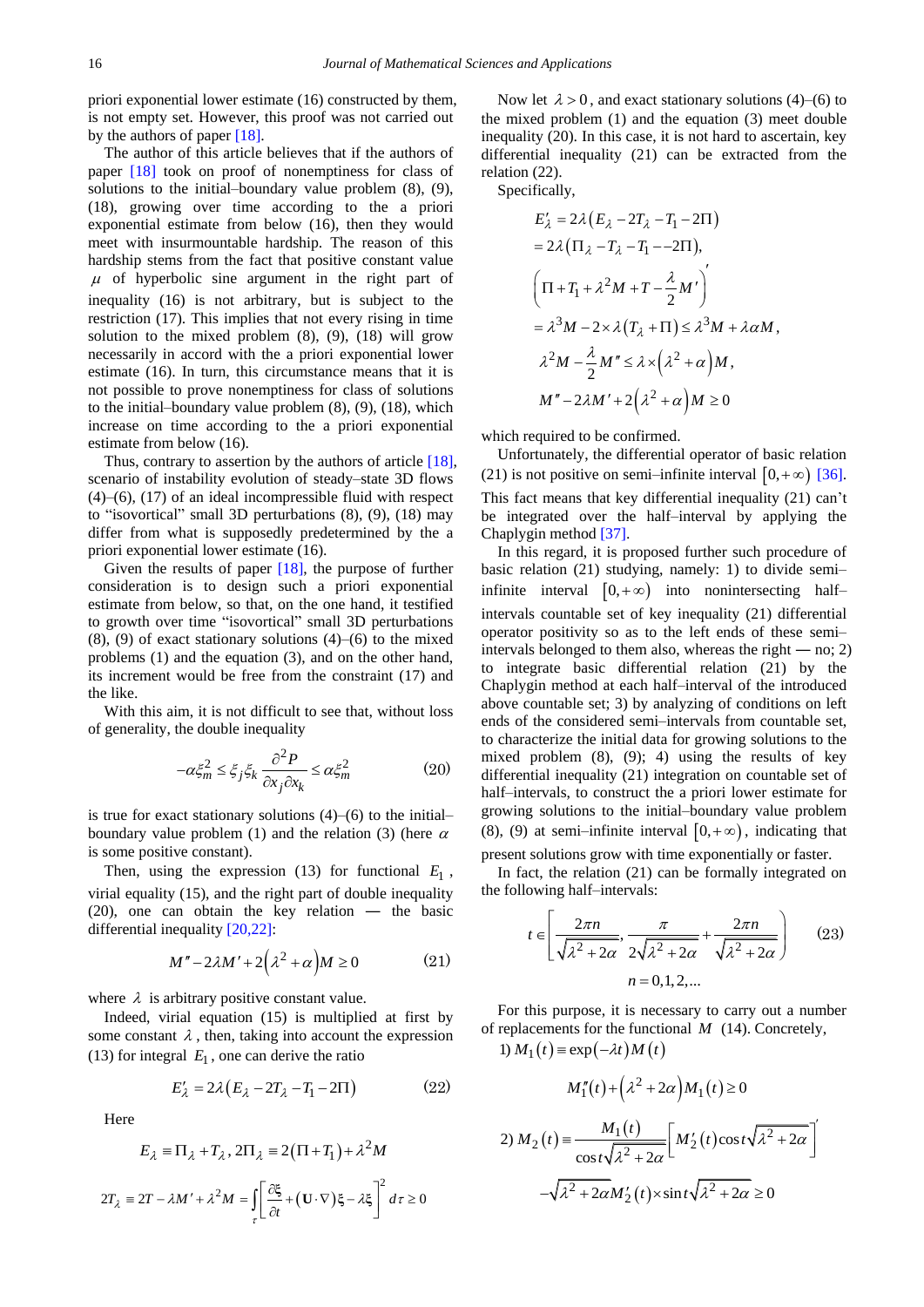3) 
$$
M_3(t) \equiv M'_2(t) \cos^2 t \sqrt{\lambda^2 + 2\alpha} \colon M'_3(t) \ge 0
$$

Integration of the last inequality and implementation of reverse replacements allow us to go out on the relation

$$
M(t) \ge \begin{bmatrix} A_{1n} \sin t \sqrt{\lambda^2 + 2\alpha} \\ + A_{2n} \cos t \sqrt{\lambda^2 + 2\alpha} \end{bmatrix} \times \exp \lambda t
$$
 (24)

where  $A_{1n}$  and  $A_{2n}$  are some constant values.

Relying on non–strict inequality (24), it is not difficult to express constants  $A_{1n}$  and  $A_{2n}$   $(n = 0, 1, 2, ...)$  through values of the functional M and its derivative  $M'(t)$  in time points  $t_n \equiv 2\pi n / \sqrt{\lambda^2 + 2\alpha}$ . As a result, such final

form can be given to the ratio (24):  
\n
$$
M(t) \ge f(t),
$$
\n
$$
f(t) = \begin{cases} M(t_n) \cos t \sqrt{\lambda^2 + 2\alpha} \\ + \frac{1}{\sqrt{\lambda^2 + 2\alpha}} \begin{bmatrix} M'(t_n) \\ -\lambda M(t_n) \end{bmatrix} \sin t \sqrt{\lambda^2 + 2\alpha} \end{cases}
$$
\n
$$
\times \exp \lambda (t - t_n)
$$
\n(25)

To substantiate the procedure of integration key differential inequality (21) on semi–intervals (23), which brought in result to the a priori exponential estimate from below (25), it is necessary to calculate ordinary first–order derivative of the function  $f$  on its argument  $t$ :

$$
f'(t) = \begin{bmatrix} M'(t_n) \cos t \sqrt{\lambda^2 + 2\alpha} \\ + \frac{\lambda}{\sqrt{\lambda^2 + 2\alpha}} \\ \times \begin{bmatrix} M'(t_n) \\ -\lambda M(t_n) \end{bmatrix} \\ \times \sin t \sqrt{\lambda^2 + 2\alpha} M(t_n) \end{bmatrix} \exp \lambda (t - t_n) \quad (26)
$$

Considering ratios (25) and (26), it is possible to claim that the function  $f(t)$  will be positive and strictly increasing on half–intervals (23) in that and only in that case when inequalities

$$
M(t_n) > 0, M'(t_n) \ge 2\left(\lambda + \frac{\alpha}{\lambda}\right)M(t_n) \qquad (27)
$$

take place [\[38\].](#page-9-9) These inequalities serve just as required guarantees of rightfulness the described above procedure of basic differential ratio (21) integration on semi– intervals (23).

As half–intervals (23) do not intercross, values of the functional M and its derivative  $M'(t)$  can be set enough arbitrary manner on left ends of these semi–intervals. In

particular, it is possible to take these values in the form  
\n
$$
M(t_n) \equiv M(0) \exp \lambda t_n, M'(t_n) \equiv M'(0) \exp \lambda t_n
$$

Then inequalities (27) will be true in that and only in that case, if

$$
M(0) > 0, M'(0) \ge 2\left(\lambda + \frac{\alpha}{\lambda}\right)M(0)
$$

and the function  $f(t)$  will appear as

$$
f(t) = \left[\begin{array}{c} M(0)\cos t\sqrt{\lambda^2 + 2\alpha} \\ + \frac{1}{\sqrt{\lambda^2 + 2\alpha}} \{M'(0) - \lambda M(0)\} \\ \times \sin t\sqrt{\lambda^2 + 2\alpha} \end{array}\right] \exp \lambda t
$$

Similar reasonings can be carried out when key differential ratio (21) should be integrated on all other temporary half–intervals. In view of this circumstance, the results of basic differential inequality (21) integration on the remained time semi–intervals are reported in the form of illustrating computation, without additional explaining

$$
comments\left(t_* \equiv \pi/2\sqrt{\lambda^2 + 2\alpha}\right):
$$
\na)  $t \in [t_* + t_n, 2t_* + t_n); n = 0, 1, 2, ...$   
\n1)  $M_1(t) = \exp(-\lambda t)M(t)$   
\n $M''_1(t) + (\lambda^2 + 2\alpha)M_1(t) \ge 0$   
\n2)  $M_2(t) = \frac{M_1(t)}{\cos t\sqrt{\lambda^2 + 2\alpha}}$   
\n
$$
\left[M'_2(t)\cos t\sqrt{\lambda^2 + 2\alpha}\right] - \sqrt{\lambda^2 + 2\alpha}M'_2(t) \times \frac{\sin t\sqrt{\lambda^2 + 2\alpha}}{2}
$$
\n3)  $M_3(t) = M'_2(t)\cos^2 t\sqrt{\lambda^2 + 2\alpha}: M'_3(t) \le 0$   
\n4)  $M(t) \ge [A_{3n} \sin t\sqrt{\lambda^2 + 2\alpha} + A_{4n} \times \frac{\cos t\sqrt{\lambda^2 + 2\alpha}}{2}\right] \exp \lambda t; A_{3n}, A_{4n} - \text{const}$   
\n5)  $M(t) \ge f_1(t); f_1(t) = \{M(t_* + t_n) \times \frac{\sin t\sqrt{\lambda^2 + 2\alpha} - \frac{1}{\sqrt{\lambda^2 + 2\alpha}}}{\sqrt{\lambda^2 + 2\alpha}} [M'(t_* + t_n) - \lambda \times \frac{\sin t\sqrt{\lambda^2 + 2\alpha} - \frac{1}{\sqrt{\lambda^2 + 2\alpha}}}{\sqrt{\lambda^2 + 2\alpha}}] \exp \lambda(t - t_* - t_n)$   
\n $f'_1(t) = [M'(t_* + t_n) \sin t\sqrt{\lambda^2 + 2\alpha} - {\frac{\lambda}{\sqrt{\lambda^2 + 2\alpha}} \times \frac{\lambda}{\lambda}}{M(t_* + t_n) - \lambda M(t_* + t_n)] - {\sqrt{\lambda^2 + 2\alpha}} \times \frac{\lambda}{\lambda}M(t_* + t_n) \cos t\sqrt{\lambda^2 + 2\alpha}] \exp \lambda(t - t_* - t_n)$   
\n6)  $M(t_* + t_n) > 0, M'(t_* + t_n) \ge 2(\lambda + \frac{\alpha}{\lambda}) \times \frac{\lambda}{M(t_* + t_n)} \times \frac{\lambda}{M(t_* + t_n)} \times \frac{\lambda}{M(t_* + t_n)} \times \frac{\lambda}{M(t_*$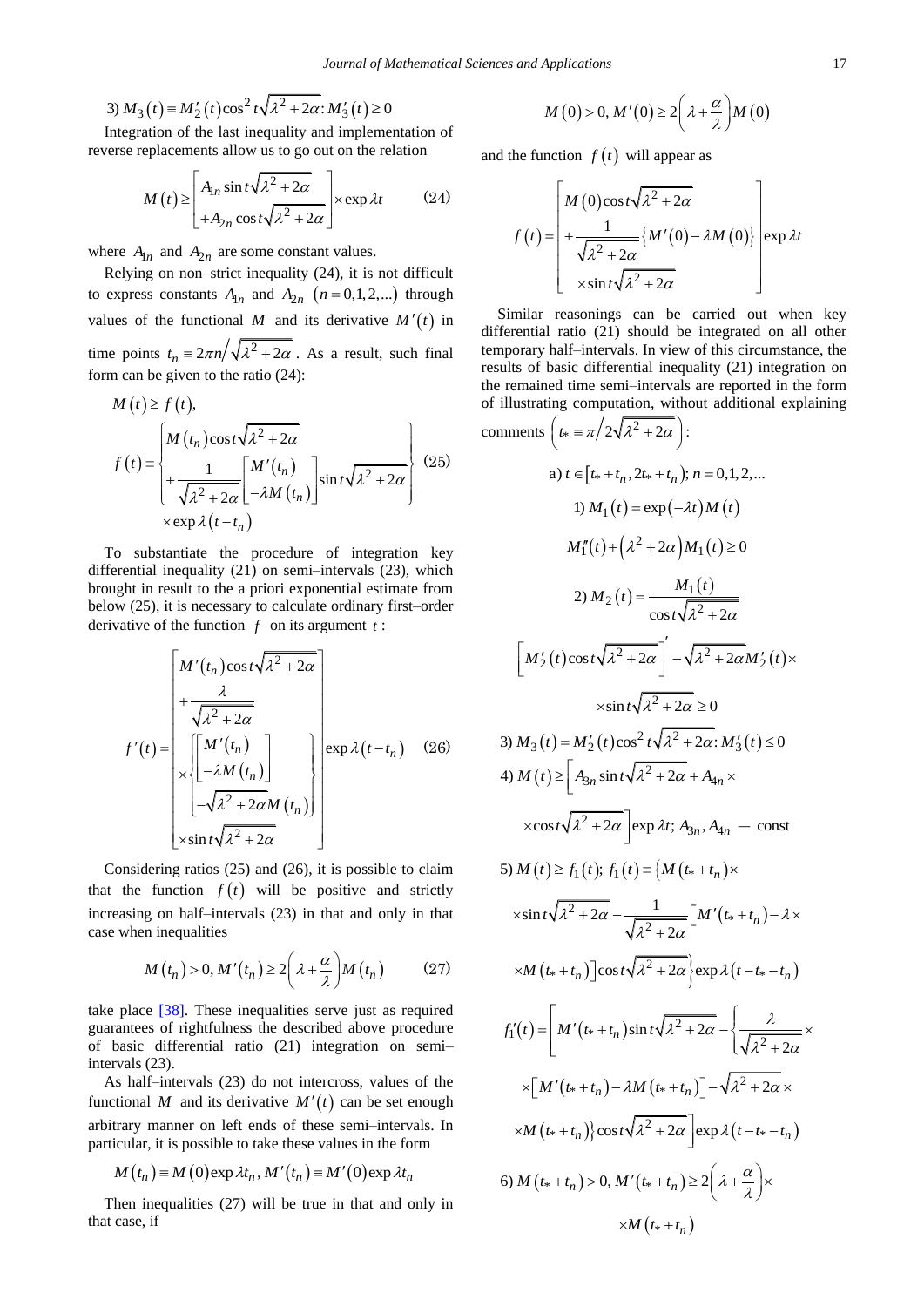$$
7) M(t_{*} + t_{n}) \equiv M(0) \exp \lambda(t_{*} + t_{n}), M'(t_{*} + t_{n}) \equiv
$$
  
\n
$$
\equiv M'(0) \exp \lambda(t_{*} + t_{n}); M(0) > 0, M'(0) \ge
$$
  
\n
$$
\ge 2\left(\lambda + \frac{\alpha}{\lambda}\right)M(0); f_{1}(t) = \left[M(0) \sin t \sqrt{\lambda^{2} + 2\alpha} - \frac{1}{\sqrt{\lambda^{2} + 2\alpha}}\right]M(0) - \lambda M(0)\cos t \sqrt{\lambda^{2} + 2\alpha}
$$
  
\n
$$
\times \exp \lambda t
$$

b) 
$$
t \in [2t_s + t_n, 3t_s + t_n]; n = 0, 1, 2, ...
$$
  
\n1)  $M_1(t) = \exp(-\lambda t)M(t)$   
\n $M''_1(t) + (\lambda^2 + 2\alpha)M_1(t) \ge 0$   
\n2)  $M_2(t) = \frac{M_1(t)}{\cos t \sqrt{\lambda^2 + 2\alpha}} \int -\sqrt{\lambda^2 + 2\alpha}M'_2(t) \times$   
\n $\times \sin t \sqrt{\lambda^2 + 2\alpha} \ge 0$   
\n3)  $M_3(t) = M'_2(t) \cos^2 t \sqrt{\lambda^2 + 2\alpha} M'_3(t) \le 0$   
\n4)  $M(t) \ge \left[A_{5n} \sin t \sqrt{\lambda^2 + 2\alpha} + A_{6n} \times \cos t \sqrt{\lambda^2 + 2\alpha}\right] \exp \lambda t; A_{5n}, A_{6n} - \text{const}$   
\n5)  $M(t) \ge f_2(t); f_2(t) = -\left\{M(2t_s + t_n) \times \cos t \sqrt{\lambda^2 + 2\alpha} + \frac{1}{\sqrt{\lambda^2 + 2\alpha}} \left[M'(2t_s + t_n) - \lambda \times \frac{M(2t_s + t_n)}{\sqrt{\lambda^2 + 2\alpha}}\right] \exp \lambda(t - 2t_s - t_n) \right\}$   
\n $\times M(2t_s + t_n) \sin t \sqrt{\lambda^2 + 2\alpha} \exp \lambda(t - 2t_s - t_n)$   
\n $f'_2(t) = -\left[M'(2t_s + t_n) \cos t \sqrt{\lambda^2 + 2\alpha} + \frac{\lambda}{\sqrt{\lambda^2 + 2\alpha}} \left[M'(2t_s + t_n) - \lambda M(2t_s + t_n)\right] - \sqrt{\lambda^2 + 2\alpha} M(2t_s + t_n) \right\} \sin t \sqrt{\lambda^2 + 2\alpha} \right] \times \exp \lambda(t - 2t_s - t_n)$   
\n6)  $M(2t_s + t_n) > 0, M'(2t_s + t_n) \ge 2\left(\lambda + \frac{\alpha}{\lambda}\right) \times \lambda M(2t_s + t_n) \ge 2\left( \lambda + \frac{\alpha}{\lambda} \right) \times \lambda M(2t_s + t_n) \approx M(2t_s + t_n)$   
\n7)  $M(2t_s + t_n$ 

$$
\begin{aligned}\n&\times \cos t \sqrt{\lambda^2 + 2\alpha} + \frac{1}{\sqrt{\lambda^2 + 2\alpha}} \{M'(0) - \lambda M(0)\} \times \\
&\times \sin t \sqrt{\lambda^2 + 2\alpha} \{B(x) \lambda t \\
c) \ t \in [3t_* + t_n, 4t_* + t_n]; n = 0, 1, 2, \dots \\
1) M_1(t) = \exp(-\lambda t) M(t) \\
M_1''(t) + (\lambda^2 + 2\alpha) M_1(t) \ge 0 \\
2) M_2(t) = \frac{M_1(t)}{\cos t \sqrt{\lambda^2 + 2\alpha}} \\
M_2'(t) = \frac{M_1(t)}{\cos t \sqrt{\lambda^2 + 2\alpha}} - \sqrt{\lambda^2 + 2\alpha M_2'(t)} \times \\
&\times \sin t \sqrt{\lambda^2 + 2\alpha} \ge 0 \\
3) M_3(t) = M_2'(t) \cos^2 t \sqrt{\lambda^2 + 2\alpha} \cdot M_3'(t) \ge 0 \\
4) M(t) \ge \left[ A_{7n} \sin t \sqrt{\lambda^2 + 2\alpha} + A_{8n} \times \\
&\times \cos t \sqrt{\lambda^2 + 2\alpha} \right] \exp \lambda t; A_{7n}, A_{8n} = \text{const} \\
5) M(t) \ge f_3(t); f_3(t) = \left\{ -M(3t_* + t_n) \times \\
&\times \sin t \sqrt{\lambda^2 + 2\alpha} + \frac{1}{\sqrt{\lambda^2 + 2\alpha}} [M'(3t_* + t_n) - \lambda \times \\
&\times M(3t_* + t_n)] \cos t \sqrt{\lambda^2 + 2\alpha} \right\} \exp \lambda(t - 3t_* - t_n) \\
f_3'(t) = \left[ -M'(3t_* + t_n) \sin t \sqrt{\lambda^2 + 2\alpha} + \\
&\times \exp \lambda(t - 3t_* - t_n) \right. \\
&\times \exp \lambda(t - 3t_* - t_n) \\
6) M(3t_* + t_n) > 0, M'(3t_* + t_n) \ge 2\left( \lambda + \frac{\alpha}{\lambda} \right) \times \\
&\times M(3t_* + t_n) \ge 0, M'(3t_* + t_n) \ge 2\left( \lambda + \frac{\alpha}{\lambda} \right) \times \\
&\times M(3t_* + t_n) \\
7) M(3t_* + t_n) = M(0) \exp \lambda(3t_* + t_n) \\
M'(3t_* + t
$$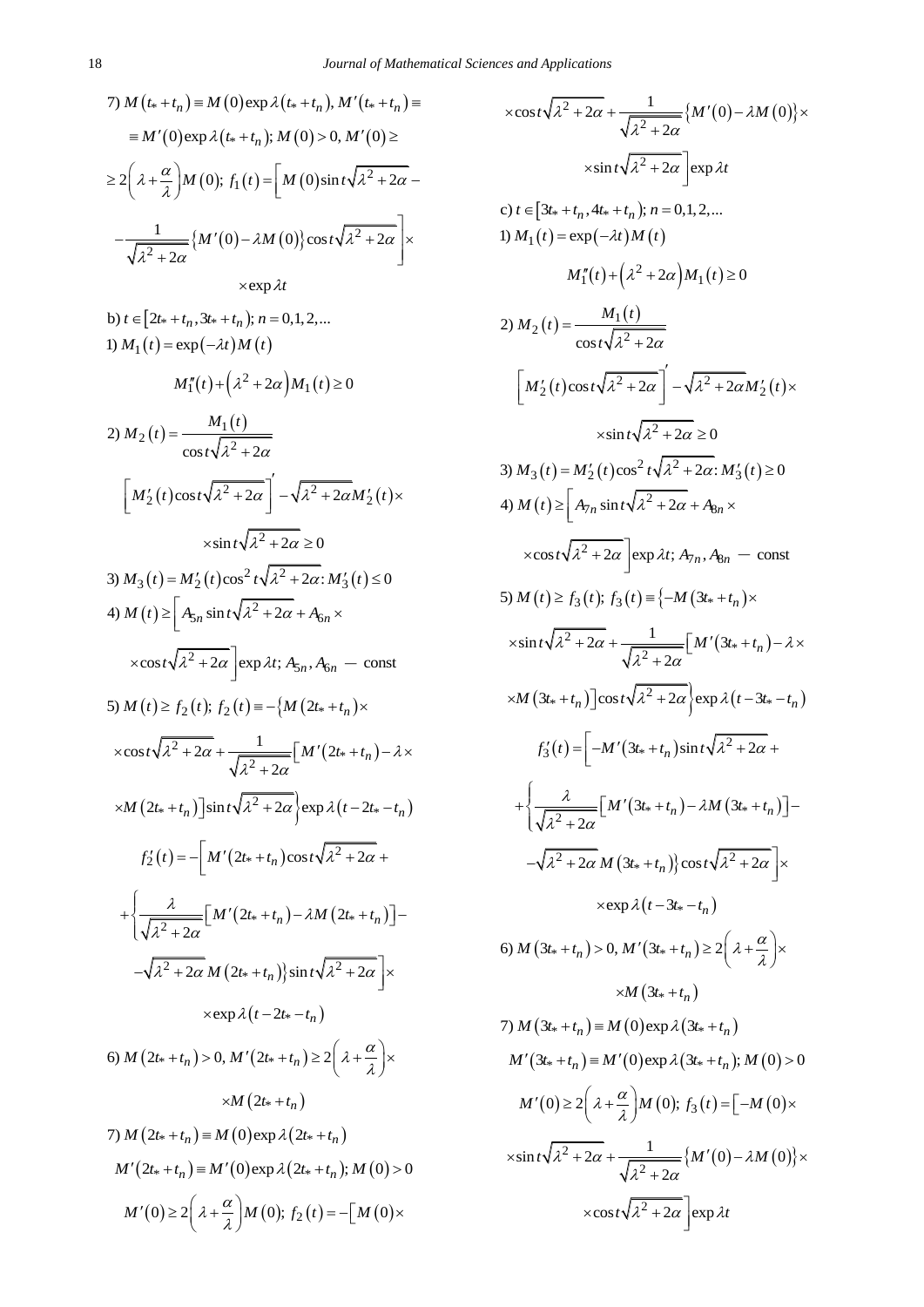If to analyze final expressions for functions  $f(t)$ ,  $f_i(t)$   $(i=1,2,3)$ , it is not hard to see that curves, lying across half–strip, which is directed at infinity exponentially in time, at that, their left ends are situated at bottom edge of this semi–strip

$$
g(t) \equiv M(0) \exp \lambda t
$$

and right ones adjoin to its upper bound

rgnt ones adjom to its upper bound  
\n
$$
g_1(t) = g_1(0) \exp \lambda t, g_1(0) = \frac{M'(0) - \lambda M(0)}{\sqrt{\lambda^2 + 2\alpha}}
$$

will be graphs of these functions on the corresponding temporal half–intervals (Figure 3).



**Figure 3.** Graphic representation the procedure of integration key differential ratio (21)

This analysis of geometrical properties functions  $f(t)$ ,  $f_i(t)$   $(i = 1, 2, 3)$  enables us to make absolutely definite conclusion that the functional  $M$  (14) cannot grow on time more slowly, than exponential.

Summarizing the results of integration basic differential inequality (21) over temporary intervals  $\lfloor nt_*, (n+1)t_* \rfloor$  $(n=0,1,2,...)$ , in the upshot, it is possible to put with complete confidence forward the following statement: when adding countable set of conditions in the form

$$
M(n t*) > 0; n = 0, 1, 2, ...;
$$
  
\n
$$
M'(nt*) \ge 2\left(\lambda + \frac{\alpha}{\lambda}\right)M(nt*);
$$
  
\n
$$
M(nt*) \equiv M(0) \exp \lambda nt*,
$$
  
\n
$$
M'(nt*) \equiv M'(0) \exp \lambda nt*;
$$
  
\n
$$
M(0) > 0, M'(0) \ge 2\left(\lambda + \frac{\alpha}{\lambda}\right)M(0)
$$
  
\n(28)

to key differential ratio (21), the desirable prior exponential lower estimate of increase over time "isovortical" small 3D perturbations (8), (9) of exact stationary solutions  $(4)$ – $(6)$ ,  $(20)$  to the mixed problem  $(1)$ and the equation (3) of the form

$$
M(t) \ge C \exp \lambda t \tag{29}
$$

will follow from it with need (here  $C$  is the known positive constant value).

Now, it is worth to discuss especially the question about reciprocal connection between the executed interval integration of basic differential inequality (21) and characteristic properties of solutions to the linearized initial–boundary value problem (8), (9).

To wit, this connection is that, for key differential ratio (21) by means of special initial data choice (see on couple of identical equalities in system of expressions (28)) on left ends of the studied temporal intervals, it turned out to specify uniform initial conditions (see on the last couple of inequalities from system of ratios (28)) for "isovortical" small 3D perturbations (8), (9) of exact stationary solutions  $(4)$ – $(6)$ ,  $(20)$  to the mixed problems  $(1)$  and the equation (3), providing validity of requirements for positiveness and rigorous increase of functions  $f(t)$ ,

 $f_i(t)$   $(i = 1, 2, 3)$  (see on the first couple of inequalities in system of ratios (28)) at all considered temporary semi– intervals.

It should be noted that class of solutions to the linearized initial–boundary value problem (8), (9), which grow on time in consent with the designed prior exponential estimate from below (29), with supplementary conditions

$$
M(0) > 0, M'(0) \ge 2\left(\lambda + \frac{\alpha}{\lambda}\right)M(0) \tag{30}
$$

on initial data  $\xi_0(\mathbf{x})$  and  $(\partial \xi/\partial t)_0(\mathbf{x})$  is not empty.

Really, as the mixed problem (8), (9) is linear, it is solvable with respect to "isovortical" small 3D perturbations in the form of normal waves [\[9\],](#page-8-3) [\[19\].](#page-9-2) Further, as the functional  $E_1$  (10) does not possess neither definiteness or constancy in sign, the initial–boundary value problem (8), (9) is solvable as well with regard to increasing over time "isovortical" small 3D perturbations in the form of normal waves [\[20,30\].](#page-9-3) At last, any growing in time solution to the mixed problem (8), (9), which meets to "isovortical" small 3D perturbation in the form of normal wave, will, owing to arbitrariness of a positive constant  $\lambda$ , satisfy to basic differential inequality (21), countable set of conditions (28), and the a priori exponential lower estimate (29) identically and automatically.

So, there are no obstacles whatever that increasing on time solutions, which correspond to "isovortical" small 3D perturbations in the form of normal waves, were available among solutions to the linearized initial– boundary value problem (8), (9), (30). Incidentally, this is confirmed by concrete analytical and numerical examples [\[20,23,30\]](#page-9-3) constructed by the author of this article earlier.

Thus, according to the Lyapunov definition of unstable solution to system of differential equations [\[7\],](#page-8-4) the a priori exponential estimate from below (29) demonstrates clearly that, at the minimum, one "isovortical" small 3D perturbation (8), (9) with initial data (30) of steady–state 3D flows (4)–(6), (20) of an inviscid incompressible fluid will grow over time not more slowly, than exponential. As this estimate is received without imposing of any additional restrictions on steady–state 3D flows (4)–(6),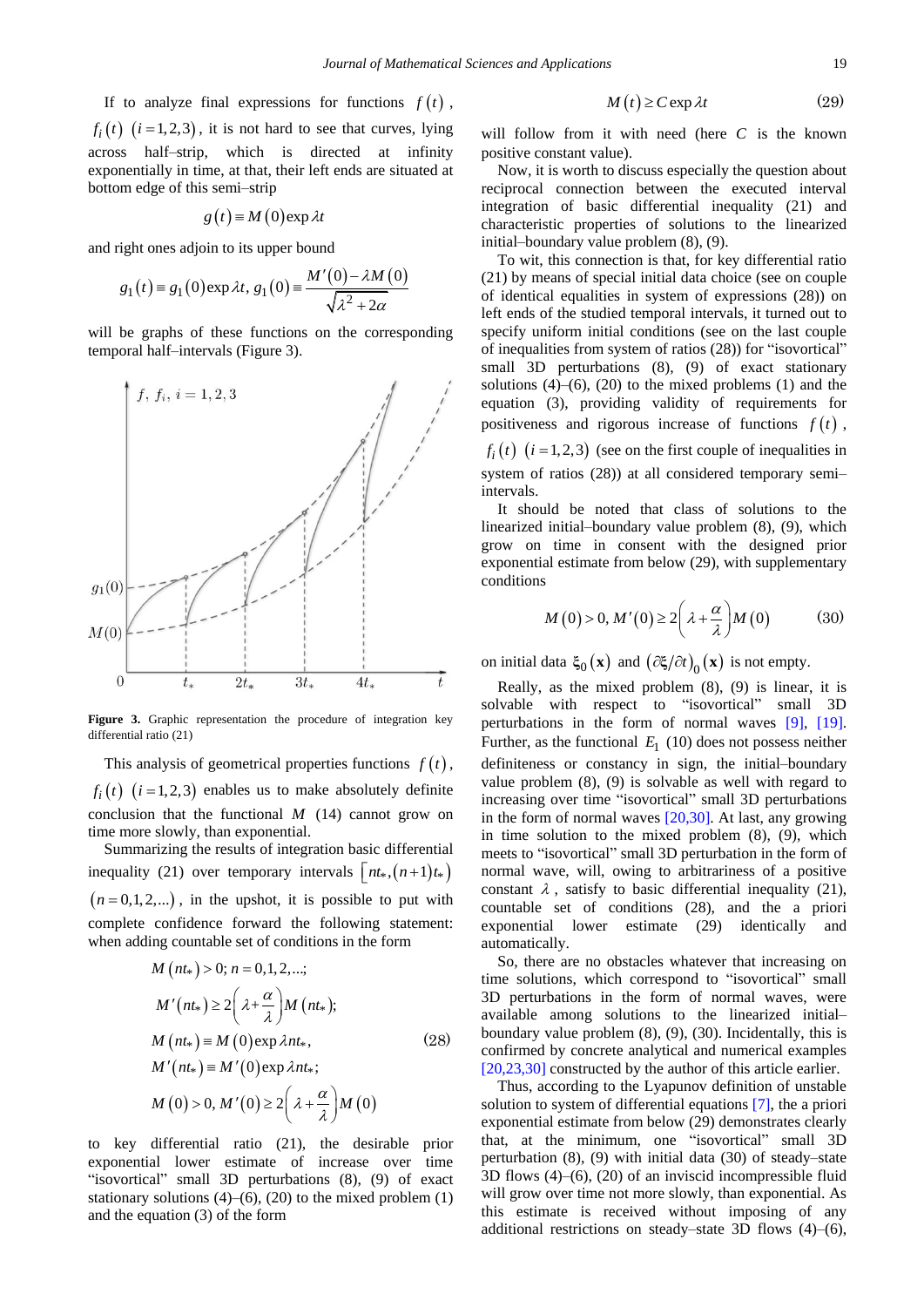(20), absolute instability of the last with respect to "isovortical" small 3D perturbations (8), (9), (30) follows from here also.

Besides, the first couple of inequalities from system of connections (28) allows us to interpret it as sufficient conditions for linear practical instability of steady–state 3D flows (4)–(6), (20) of an ideal incompressible fluid with regard to "isovortical" small 3D perturbations  $(8)$ ,  $(9)$ , (30), and with respect to "isovortical" small 3D perturbations  $(8)$ ,  $(9)$ ,  $(30)$  in the form of normal waves as necessary and sufficient ones (in view of the fact that positive constant value  $\lambda$  is arbitrary for the rest). It is important that these conditions for linear practical instabilities are constructive inherently, and so, they can be applied as mechanism for testing and monitoring during physical experiments, carrying–out of numerical calculations, and realization of technological processes [\[20,30\].](#page-9-3)

It is also worth to pay separate attention to the fact that the integral *M* (14) represents just the required Lyapunov functional, increasing on time in consent with equations of the linearized mixed problem (8), (9), (30), in this paper. The characteristic feature of this growth serves great freedom which is peculiar to a positive constant  $\lambda$  in exponent index from right–hand side of the prior exponential lower estimate (29). It, along with other, gives us opportunity to perceive any solution to the initial– boundary value problem (8), (9), (30), increasing over time according to the constructed prior exponential estimate from below (29), as analog of incorrectness example in the Hadamard sense [\[39\].](#page-9-10)

In summary, it is necessary to emphasize that shortcomings, which are inherent in the prior exponential lower estimate (16) constructed by the authors of article [\[18\],](#page-9-1) are absent completely in the prior exponential estimate from below (29) designed in the present paper.

### **5. Conclusion**

In this article, the problem on linear stability of steady– state 3D flows  $(4)$ – $(6)$ ,  $(20)$  of an inviscid incompressible fluid, which entirely fills a volume with quiescent solid impenetrable walls, without mass forces is studied.

It is proved by the direct Lyapunov method that these flows are absolutely unstable with regard to "isovortical" small 3D perturbations (8), (9), (30), whereas states of equilibrium (rest) are, on the contrary, absolutely stable. The constructive conditions for linear practical instability are given. The a priori exponential lower estimate (29), testifying to growth in time of the considered "isovortical" small 3D perturbations, is constructed. The conditional character of a priori exponential estimate from below (16), which is designed in paper [\[18\],](#page-9-1) is revealed.

It is worth noticing that, from the mathematical point of view, the present article results are, in the majority, the prior as existence theorems of solutions to the studied mixed problems for systems of differential equations with partial derivatives were not proved.

At last, concerning interrelation of this paper results with results received by other authors earlier, it is logical to concentrate attention on a number of principal circumstances. Specifically,

1) as there are no data on exact stationary solutions (4)– (6) to the initial–boundary value problem (1) and the ratio (3) in key differential inequality (21), it is necessary to expect that the inequality will in this or that look arise during consideration other mathematical models of hydrodynamic type [\[20,21,23-29,31,32\]](#page-9-3) too;

2) depending on, whether derivation of basic differential inequality (21) and to it similar is accompanied by imposing on that or other studied steady– state flows of these or those extra restrictions, the conclusion about properties of instability (absolute or conditional) for these flows can be made: if yes, then these restrictions will represent sufficient conditions of instability for steady–state flows under consideration; if no, then the studied steady–state flows will be absolutely unstable [\[20-32\];](#page-9-3)

3) the fact of existence key differential inequalities of the form (21) leads to immediate conversion of the known sufficient conditions for linear stability of these or those steady–state flows under consideration; in other words, it is possible to find exclusively necessary and sufficient conditions of linear stability and anything else in the presence of basic differential inequalities of the type (21) [\[20,21,23,25-27,29,31,32\];](#page-9-3)

4) key differential inequalities of the form (21) are impossible to construct, if analogs of energy integrals for those or other linearized mixed problems in terms of the Lagrangian displacements field [\[19\]](#page-9-2) are definite or constant in sig[n \[20-32\].](#page-9-3)

Relying on the listed above circumstances, there are every reason to conclude that the described in this article method for designing of the Lyapunov functionals, for which is characteristic to increase on time along solutions to the considered linearized initial–boundary value problems, will be, undoubtedly, good help in the course of studying still unresolved linear problems of the mathematical theory hydrodynamic stability.

## **References**

- <span id="page-8-0"></span>[1] Arnold, V.I., "Variational principle for three–dimensional steady– state flows of an ideal fluid (Steady flow possessing extremal kinetic energy compared to equivortex flow for stability analysis)," *PMM ― J. Appl. Math. Mech.,* 29 (5), 1002-1008, 1965.
- <span id="page-8-1"></span>[2] Hsiao, K.–L., "Heat and mass mixed convection for MHD visco– elastic fluid past a stretching sheet with ohmic dissipation," *Commun. Nonlinear Sc. Numer. Simul.,* 15 (7), 1803-1812, 2010.
- [3] Hsiao, K.–L., "Corrigendum to "Heat and mass mixed convection" for MHD visco–elastic fluid past a stretching sheet with ohmic dissipation" [Commun. Nonlinear Sci. Numer. Simul., 15 (7) 1803-1812, 2010]," *Commun. Nonlinear Sci. Numer. Simul.,* 28 (1), 232, 2015.
- [4] Hsiao, K.–L., "Nanofluid flow with multimedia physical features for conjugate mixed convection and radiation," *Comput. Fluids,* 104, 1-8, 2014.
- [5] Hsiao, K.–L., "MHD mixed convection for viscoelastic fluid past a porous wedge," *Int. J. Nonlinear Mech.,* 46 (1), 1-8, 2011.
- <span id="page-8-2"></span>[6] Lyapunov, A.M., *The general problem of the stability of motion,*  Taylor & Francis, London, 1992.
- <span id="page-8-4"></span>[7] Demidovich, B.P., *Lectures on the mathematical stability theory,*  Nauka, Moscow, 1967 (in Russian).
- [8] Chetaev, N.G., *Stability of motion,* Nauka, Moscow, 1990 (in Russian).
- <span id="page-8-3"></span>[9] Chandrasekhar, S., *Hydrodynamic and hydromagnetic stability,*  Clarendon Press, Oxford, 1961.
- [10] Moiseyev, N.N. and Rumyantsev, V.V., *Dynamic stability of bodies containing fluid,* Springer–Verlag, New York, 1968.